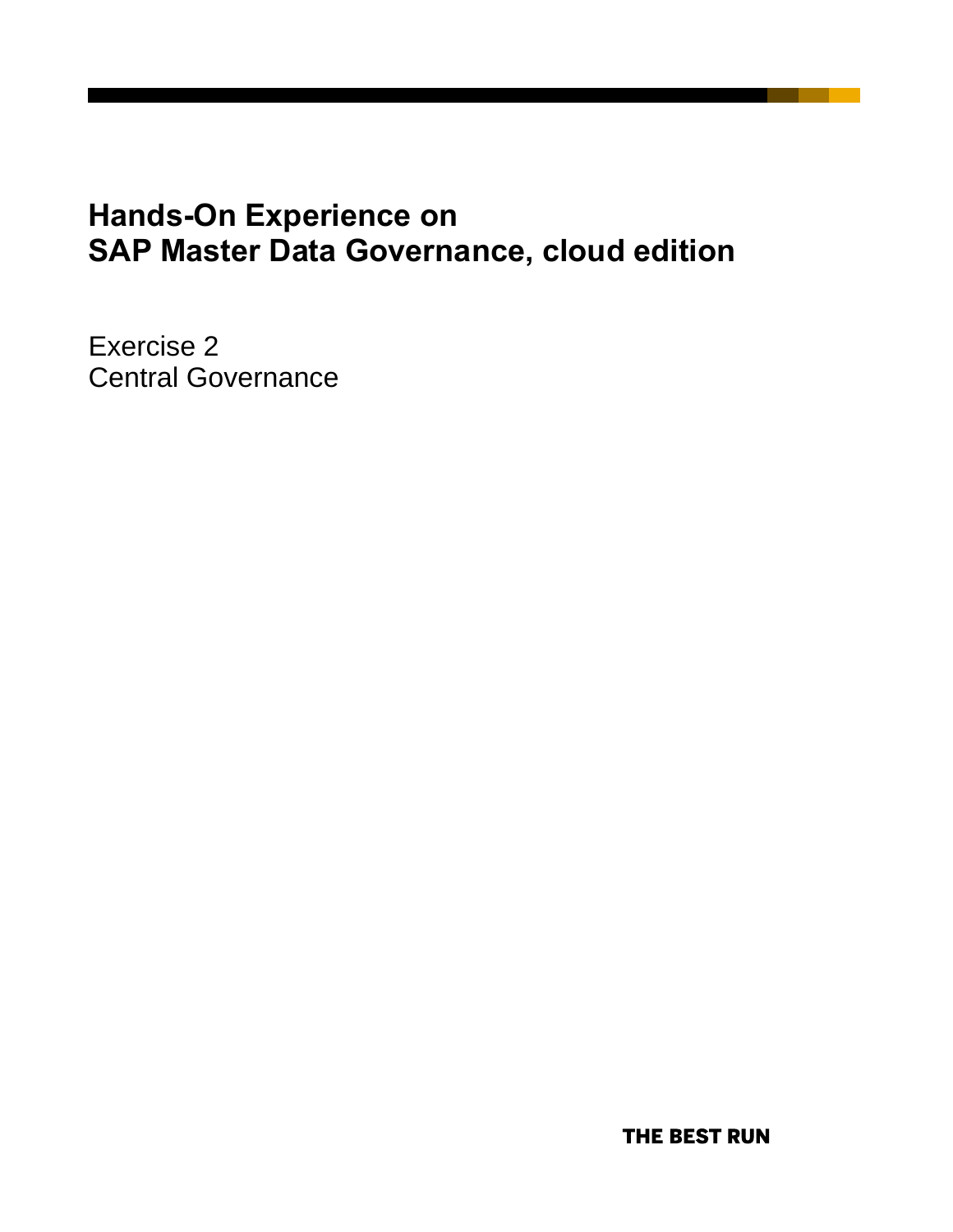## **TABLE OF CONTENTS**

**Contract Contract**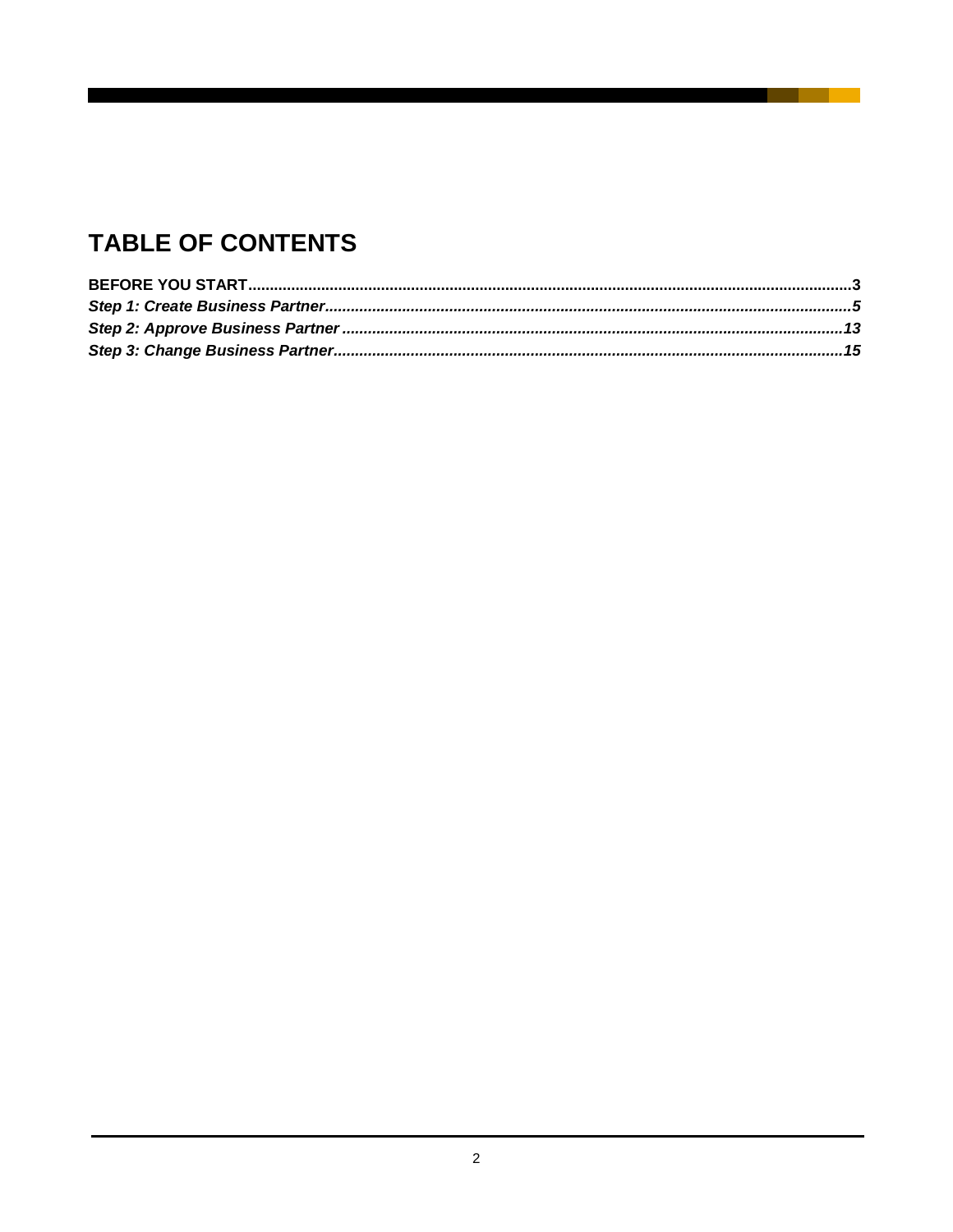This exercise is part of the guided tour to get *Hands-On Experience on SAP Master Data Governance, cloud edition*. All exercises can be accessed via the SAP Community blog post "SAP Master Data Governance, cloud edition: Getting Hands-on Experience on a Guided Tour", published under [MDGupdates2021.](https://blogs.sap.com/tag/mdgupdates2021/)

### <span id="page-2-0"></span>**BEFORE YOU START**

In **exercise 1** you have subscribed to SAP Master Data Governance, cloud edition. With that you can access the Fiori launchpad will all required Fiori apps.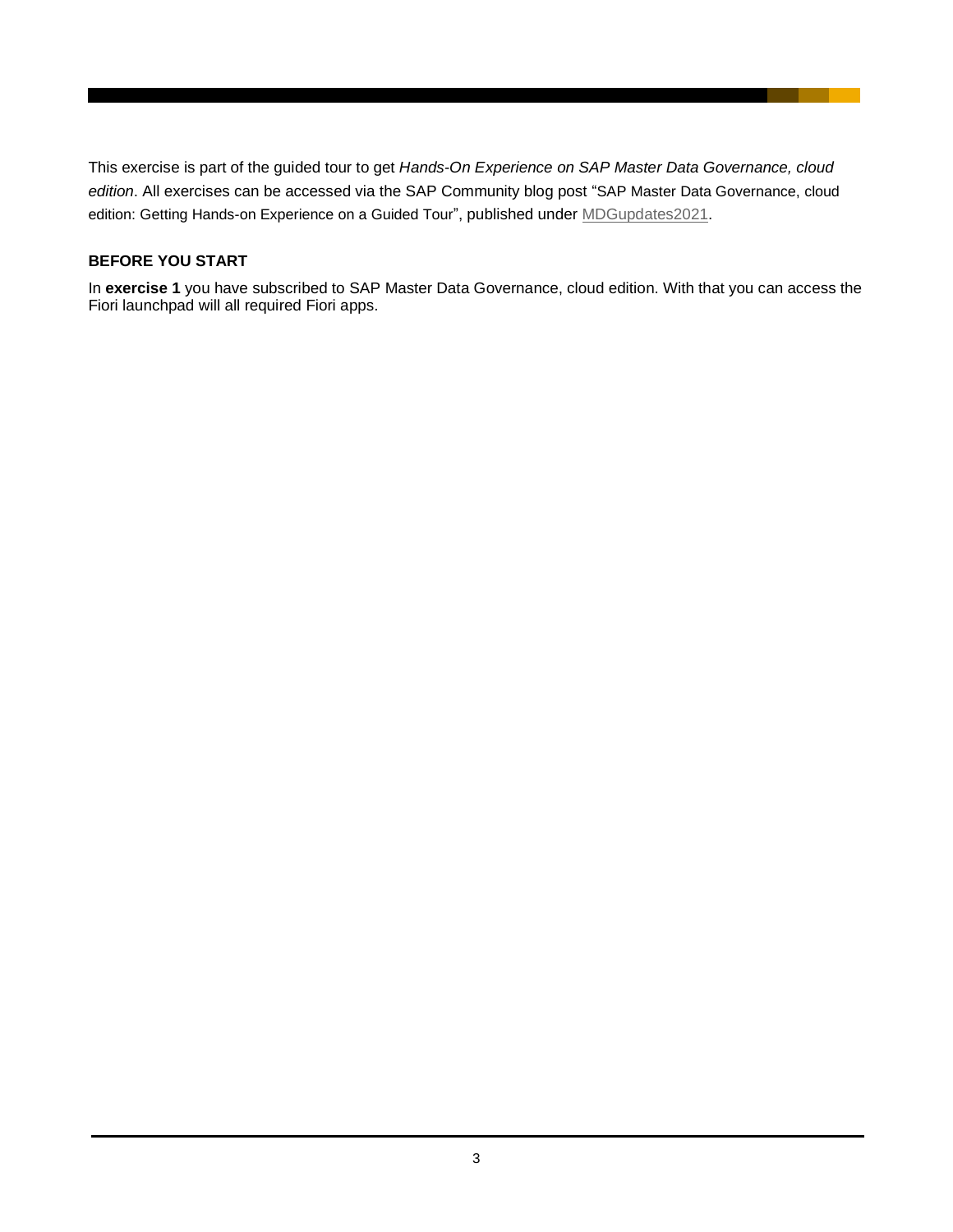#### **Objective of this Exercise**

In this exercise, you will learn the basics for working with the central governance capabilities of SAP Master Data Governance, cloud edition. You will start by creating a business partner. Then you will execute a check for duplicates to check whether there are any possible duplicates in the system. You will create a business partner with different data sets, such as address, role, bank data, identification. Then you submit your request for approval. For this exercise you have assigned yourself as approver by adding your ID to the role collection MDG\_Workflow\_User in BTP cockpit. You have done this as part of exercise 1. Once your request is approved, you will get an email notification.

#### **Estimated time: 20 minutes**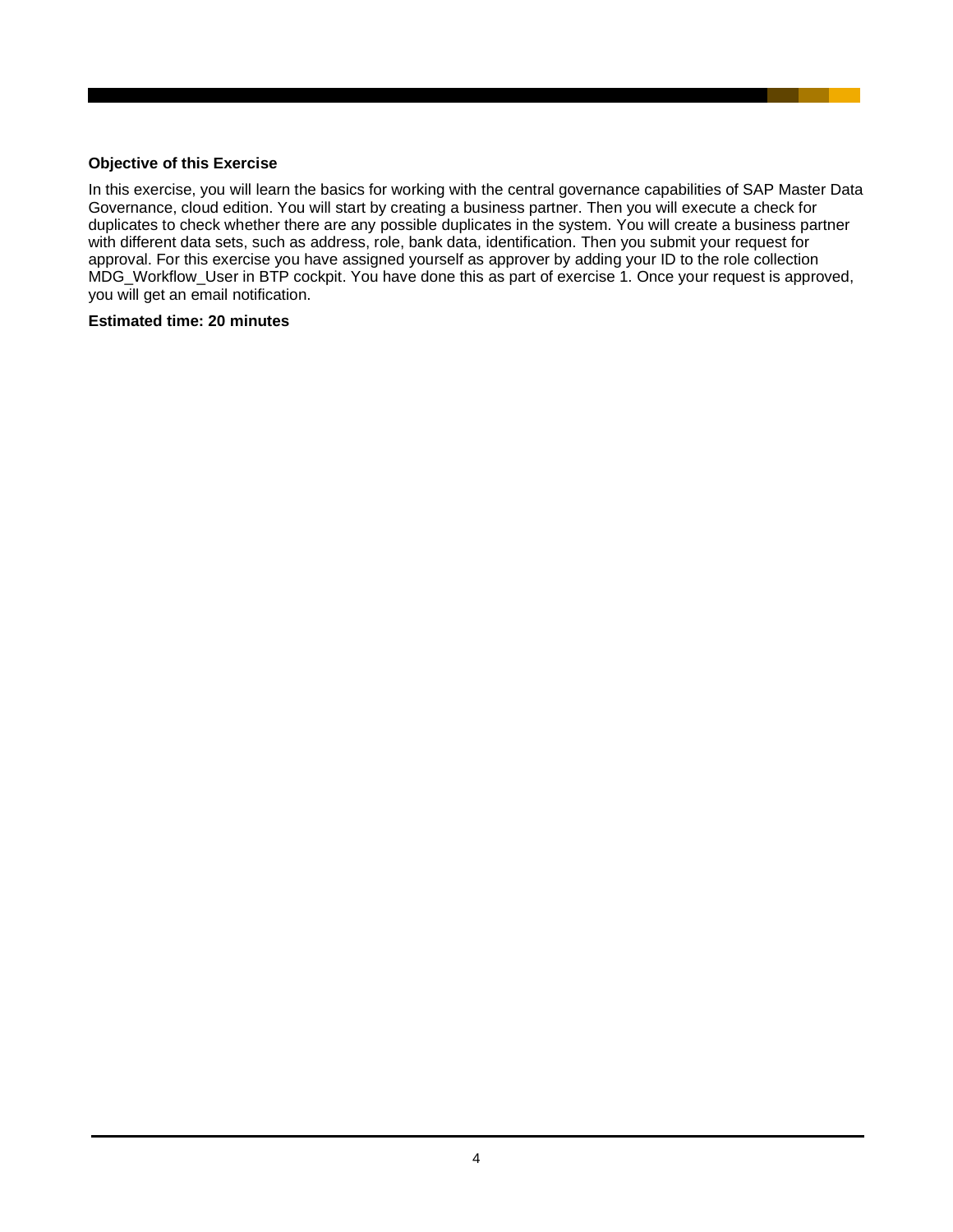#### **Instructions**

## <span id="page-4-0"></span>*Step 1: Create Business Partner*

You create a business partner with different data sets, including address, role, bank data, identification and submit your request.

| <b>Explanation</b>                                                                               | <b>Screenshot</b>                                                                                                                                     |                                                                             |                                                                                                                           |                            |                                                    |
|--------------------------------------------------------------------------------------------------|-------------------------------------------------------------------------------------------------------------------------------------------------------|-----------------------------------------------------------------------------|---------------------------------------------------------------------------------------------------------------------------|----------------------------|----------------------------------------------------|
| 1. Open the group<br><b>Central Governance</b><br>for Business Partner<br>(Trial)                | <b>SAP</b><br>Home v<br>Central Governance for Business Partners (Trial)<br>Manage Business<br>Partners<br>Central Governance<br>இ                    | Manage Gover-<br>nance Processes<br><b>Business Partners</b><br>$\gg$       | Data Quality Management for Business Partners (Trial)<br><b>Track Changes</b><br><b>Business Partners</b><br>$\mathbb{C}$ | My Inbox<br>$\xi 0$        | <b>Consolidation for Business Partners (Trial)</b> |
|                                                                                                  | Data Quality Management for Business Partners (Trial)<br>Display Validation<br>Rules<br><b>Business Partners</b><br>囼                                 | <b>Evaluation Results</b><br><b>Business Partners</b><br>6<br>Errors, Today |                                                                                                                           |                            |                                                    |
| 2. Click on the Fiori tile<br><b>Manage Business</b><br><b>Partners - Central</b><br>Governance. | <b>SAP</b><br>Home $\blacktriangledown$<br>Central Governance for Business Partners (Trial)<br>Manage Business<br>Partners<br>Central Governance<br>இ | Manage Gover-<br>nance Processes<br><b>Business Partners</b><br>$\gg$       | Data Quality Management for Business Partners (Trial)<br><b>Track Changes</b><br><b>Business Partners</b><br>$\mathbb{C}$ | My Inbox<br>$\triangleq 0$ | <b>Consolidation for Business Partners (Trial)</b> |
|                                                                                                  | Data Quality Management for Business Partners (Trial)<br>Display Validation<br>Rules<br><b>Business Partners</b><br>囼                                 | <b>Evaluation Results</b><br><b>Business Partners</b><br>6<br>Errors, Today |                                                                                                                           |                            |                                                    |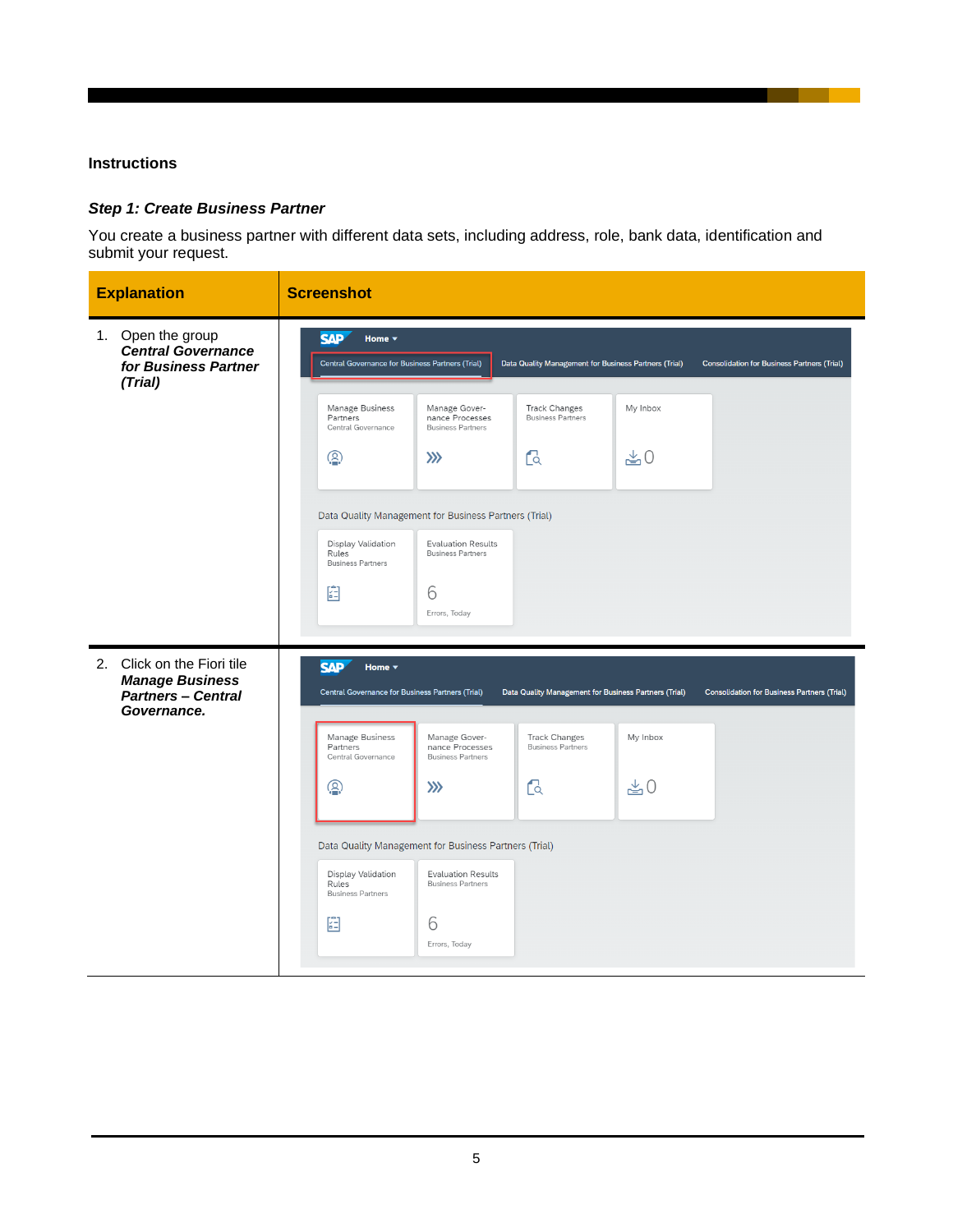| <b>Explanation</b>                                                                                                                                                                                                                            | <b>Screenshot</b>                                                                                                                                                                                                                                                                                                                                                                                                                                                                                                                                                                                                                                                                                                                                                                                                                                                                                                                                                                                                                                                                                                                                                                                                                                                                                                                                 |                                                                                                                                                                                                                                                                                                                                |
|-----------------------------------------------------------------------------------------------------------------------------------------------------------------------------------------------------------------------------------------------|---------------------------------------------------------------------------------------------------------------------------------------------------------------------------------------------------------------------------------------------------------------------------------------------------------------------------------------------------------------------------------------------------------------------------------------------------------------------------------------------------------------------------------------------------------------------------------------------------------------------------------------------------------------------------------------------------------------------------------------------------------------------------------------------------------------------------------------------------------------------------------------------------------------------------------------------------------------------------------------------------------------------------------------------------------------------------------------------------------------------------------------------------------------------------------------------------------------------------------------------------------------------------------------------------------------------------------------------------|--------------------------------------------------------------------------------------------------------------------------------------------------------------------------------------------------------------------------------------------------------------------------------------------------------------------------------|
| 3. Click on the Create<br>button and select<br>Organization in the<br>list.                                                                                                                                                                   | $\leftarrow$ SAP<br>Manage Business Partners - Central Governance +<br>Standard $\vee$<br>Editing Status:<br><b>Business Partner</b><br>Request ID:<br>Search<br>$\mathbf{Q} = -\mathbf{A}\mathbf{I}$<br>$\mathcal{C}$<br>$\checkmark$<br>Postal Code<br>Country/Region:<br>Business Partner Category:<br>$\mathbb{G}^n$<br>$\mathbb{S}^2$<br>$\checkmark$<br>Business Partners (4)<br><b>Business Partne</b><br>City<br>ABC GmbH<br>$\begin{array}{c}\n\overline{\phantom{0}} \\ \overline{\phantom{0}} \\ \overline{\phantom{0}} \\ \overline{\phantom{0}} \\ \overline{\phantom{0}} \\ \overline{\phantom{0}} \\ \overline{\phantom{0}} \\ \overline{\phantom{0}} \\ \overline{\phantom{0}} \\ \overline{\phantom{0}} \\ \overline{\phantom{0}} \\ \overline{\phantom{0}} \\ \overline{\phantom{0}} \\ \overline{\phantom{0}} \\ \overline{\phantom{0}} \\ \overline{\phantom{0}} \\ \overline{\phantom{0}} \\ \overline{\phantom{0}} \\ \overline{\phantom{0}} \\ \overline{\phantom{0}} \\ \overline{\phantom{0}} \\ \over$<br>Kurfürstenstrasse<br>Berlin<br>XYZ Corporation<br>$\Box$<br>Water Street<br>New York<br>SBP21028<br><b>Hugo Tester</b><br>$\Box$<br>Mannhe<br>Industriestrasse<br>SBP31028<br>Mari Dubois<br>$\begin{array}{c}\n\hline\n\text{M}\text{m}\text{m}\text{m}\text{m}\n\end{array}$<br>Rue Du Debarcadere<br>Paris | $Q_0$<br>Last Name/Name1<br>First Name/Name2<br>$\mathbb{C}^{\mathsf{D}}$<br>$\mathbb{G}$<br>$\mathbb{G}^n$<br>$\theta$<br>Go<br>日子<br>Create<br>cess in Mass Reg<br>Postal Code<br>Country/Regio<br>Request<br>Person<br>Organ<br>10117<br>Germany (DE)<br>10004<br>USA (US)<br>68169<br>Germany (DE)<br>75017<br>France (FR) |
| 4. Quick Create dialog<br>is open. Enter<br>following<br>information:                                                                                                                                                                         | Create Organization<br><b>General Data</b><br>Business Partner Role:                                                                                                                                                                                                                                                                                                                                                                                                                                                                                                                                                                                                                                                                                                                                                                                                                                                                                                                                                                                                                                                                                                                                                                                                                                                                              | <b>Standard Address</b><br>Street:                                                                                                                                                                                                                                                                                             |
| Organization Title:<br>a)<br>Company (0003)<br>Organization<br>b)<br>Name1:<br><b>AB GmbH</b><br>Street:<br>C)<br><b>Kurfuerstenstrass</b><br>e<br>Postal Code:<br>d)<br>10117<br>City:<br>e)<br><b>Berlin</b><br>Country/Region:<br>f)<br>DE | $\checkmark$<br>Organization Title:<br>Company (0003)<br>$\checkmark$<br>Organization Name 1:*<br>AB GmbH<br>Organization Name 2:<br>Grouping:<br>Internal Numbering for standard use (BP02)<br>$\checkmark$<br>Business Partner ID:                                                                                                                                                                                                                                                                                                                                                                                                                                                                                                                                                                                                                                                                                                                                                                                                                                                                                                                                                                                                                                                                                                              | Kurfuerstenstrasse<br>House Number:<br>Postal Code:<br>10117<br>City:<br>Berlin<br>Country/Region:<br>e<br>DE<br>Region:<br>c<br>Language:<br>c<br>$\alpha$<br>Cancel                                                                                                                                                          |
| Then, click on OK<br>button.                                                                                                                                                                                                                  |                                                                                                                                                                                                                                                                                                                                                                                                                                                                                                                                                                                                                                                                                                                                                                                                                                                                                                                                                                                                                                                                                                                                                                                                                                                                                                                                                   |                                                                                                                                                                                                                                                                                                                                |

and the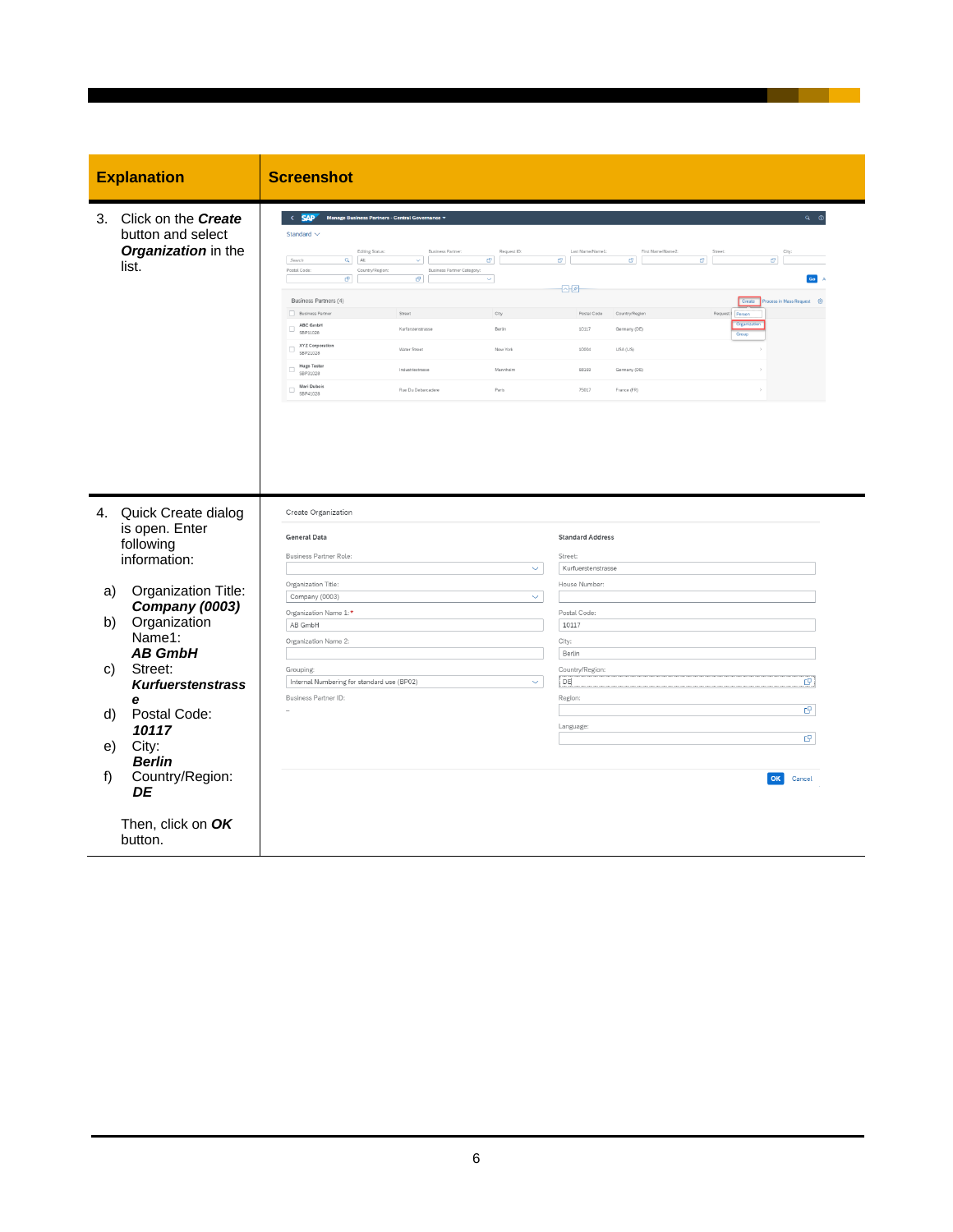| <b>Explanation</b>                                                                                                  | <b>Screenshot</b>                                                                                                                                                                                                                                                                                                                                                                 |
|---------------------------------------------------------------------------------------------------------------------|-----------------------------------------------------------------------------------------------------------------------------------------------------------------------------------------------------------------------------------------------------------------------------------------------------------------------------------------------------------------------------------|
|                                                                                                                     |                                                                                                                                                                                                                                                                                                                                                                                   |
| 5. In the General<br>Information, enter<br>Search Term 1 and<br>Search Term 2 as<br>following:                      | <b>SAP</b><br><b>Business Partner v</b><br><b>New Business Partner</b><br>凬                                                                                                                                                                                                                                                                                                       |
| Search Term 1:<br>a)<br>AB<br>Search Term 2:<br>b)<br>AB                                                            | <b>General Information</b><br>Search Term 1:<br><b>Business Partner:</b><br>AB<br>$\overline{\phantom{0}}$<br>Search Term 2:<br>Grouping:<br>AB<br>Internal Numbering for standard use (BP02)<br>$\checkmark$<br>Title:<br>Legal Form:<br>c<br>Company (0003)<br>$\checkmark$<br>Organization Name 1:*<br>Legal Entity:<br>AB GmbH<br>$\checkmark$<br><b>Organization Name 2:</b> |
| 6. On the upper right<br>corner, click on the<br><b>Duplicate Check</b><br>button to check<br>potential duplicates. | $\alpha$<br><b>Duplicate Check</b><br>${\sf Check}$<br>Bank Accounts Identification $\vee$ Industries<br>Request Template:*<br>SAP: Single Request BuPa w/ Rework<br>$\checkmark$<br>Search Term 1:<br><b>Foundation Date:</b><br>Created By:<br>AB<br>MM/dd/yyyy<br>圖<br>Search Term 2:<br><b>Liquidation Date:</b><br>Created On:<br>AB<br>MM/dd/yyyy<br>画<br>÷                 |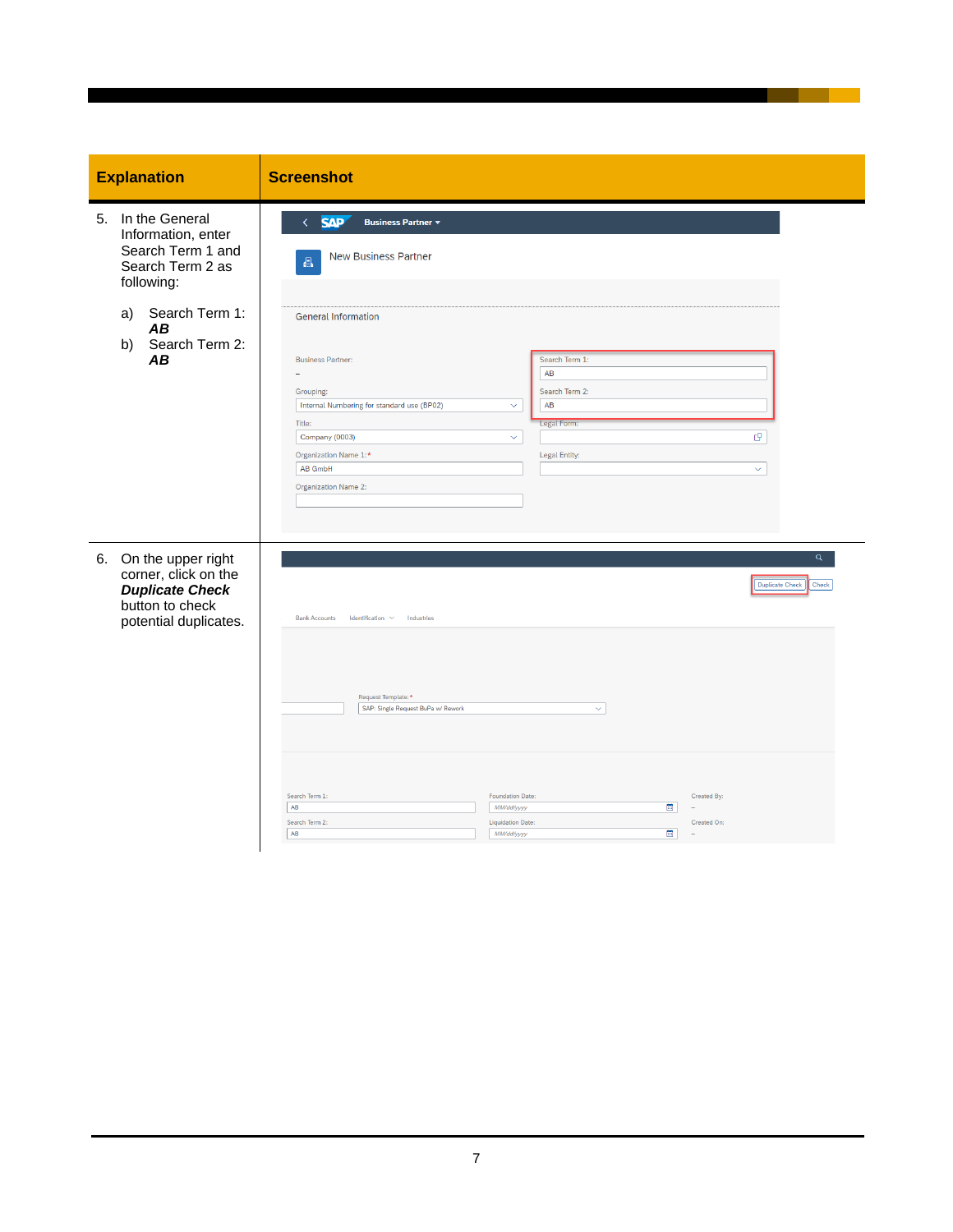|                                                                                                                                     | <b>Explanation</b>                                                                                                                                                                          | <b>Screenshot</b>                                                                                                                                        |                                                  |                |                              |                                 |                 |                                              |                      |                           |
|-------------------------------------------------------------------------------------------------------------------------------------|---------------------------------------------------------------------------------------------------------------------------------------------------------------------------------------------|----------------------------------------------------------------------------------------------------------------------------------------------------------|--------------------------------------------------|----------------|------------------------------|---------------------------------|-----------------|----------------------------------------------|----------------------|---------------------------|
|                                                                                                                                     | 7. In case any potential<br>duplicates are<br>detected, a dialog<br>will be open and<br>displays two tables<br>view.<br><b>New Record</b>                                                   | Potential Duplicates Detected<br>New Record Standard $\vee$<br><b>Business Partner</b><br>AB GmbH<br>Potential Duplicates (1)<br><b>Business Partner</b> | Country/Region<br>Germany (DE)<br>Country/Region | Postal Code    | Postal Code<br>10117<br>City | City<br>Berlin<br>Street        |                 | Street<br>Kurfuerstenstrasse<br>House Number | Rule                 | House Number<br>Score (%) |
|                                                                                                                                     | describes the<br><b>Business Partner</b><br>which you are<br>working on.<br><b>Potential Duplicates</b><br>shows detected<br>duplicates in the<br>system with match<br>score in percentage. | <b>ABC GmbH</b>                                                                                                                                          | Germany (DE)                                     | 10117          | Berlin                       | Kurfürstenstrasse               |                 | 30                                           | Organization_Address | 92                        |
| The variant<br>8.<br><b>Potential Duplicates Detected</b><br>'Standard' displays<br>the address data.<br>New Record Standard $\vee$ |                                                                                                                                                                                             |                                                                                                                                                          |                                                  |                |                              |                                 |                 |                                              |                      |                           |
|                                                                                                                                     | You can also select<br>'Identification' to<br>compare<br>identification data<br>such as Tax<br>Number,<br>Identification<br>Number.                                                         | My Views<br>Standard<br>Identification                                                                                                                   |                                                  |                |                              | Postal Code<br>10117<br>Code    | City<br>Berlin  |                                              |                      |                           |
|                                                                                                                                     |                                                                                                                                                                                             |                                                                                                                                                          |                                                  | <b>Save As</b> | Manage                       |                                 |                 |                                              |                      |                           |
|                                                                                                                                     | 9. To continue working<br>with new record,<br>click on the<br><b>Continue With New</b><br><b>Record</b> button.                                                                             | Street<br>Kurfürstenstrasse                                                                                                                              | 30                                               | House Number   | Rule                         | Organization_Address            | Score (%)<br>92 |                                              |                      |                           |
|                                                                                                                                     | By clicking on the<br><b>Withdraw New</b><br>Record button, the<br>new record will be<br>deleted and come<br>back to the search<br>page of Manage<br>Business Partners.                     |                                                                                                                                                          |                                                  |                |                              |                                 |                 |                                              |                      |                           |
|                                                                                                                                     |                                                                                                                                                                                             |                                                                                                                                                          |                                                  |                |                              | <b>Continue With New Record</b> |                 | <b>Withdraw New Record</b>                   |                      |                           |

**Contract Contract**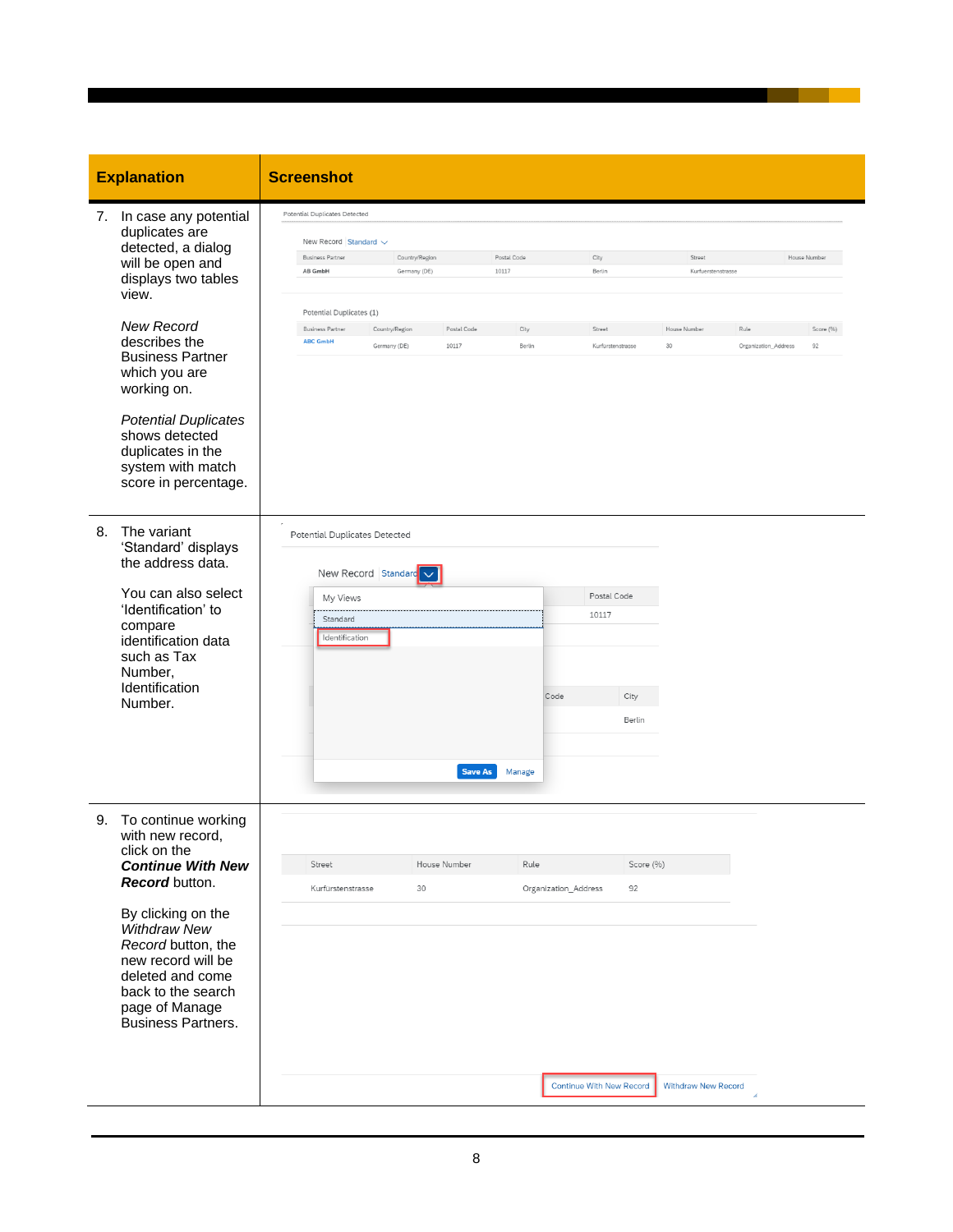| <b>Explanation</b>                                                                                                                                                                                                                                                                                                                                  | <b>Screenshot</b>                                                                                                                                                                                                                                                                                    |
|-----------------------------------------------------------------------------------------------------------------------------------------------------------------------------------------------------------------------------------------------------------------------------------------------------------------------------------------------------|------------------------------------------------------------------------------------------------------------------------------------------------------------------------------------------------------------------------------------------------------------------------------------------------------|
| 10. In the Standard<br>Communication<br>section, you can<br>enter some<br>communication data<br>such as telephone<br>number, fax number,<br>email address, URL,<br>etc.                                                                                                                                                                             | Address<br><b>Standard Address</b><br>Street:<br>Postal Code<br>Country/Region:<br>10117<br>G<br>Kurfuerstenstrasse<br>Germany (DE)<br>House Number<br>City:<br>Region:<br>r9<br>Berlin<br><b>Standard Communication</b>                                                                             |
|                                                                                                                                                                                                                                                                                                                                                     | Preferred Communication:<br>Telephone Extension:<br>Fax Country/Region:<br>G<br>$\checkmark$<br>Germany (DE)<br>Telephone Country/Region:<br>Cell Phone Country/Region<br>Fax:<br>c9<br>c<br>030-3535345<br>Germany (DE)<br>Germany (DE)<br>Telephone:<br>Cell Phone:<br>030-353533<br>0161-35353399 |
| 11. In case you want to<br>create more<br>communication data,<br>e.g., additional<br>telephone number,<br>then go to address<br>details page.                                                                                                                                                                                                       | <b>Address Details</b><br>Items $(1)$<br>Country/R<br><b>Valid From</b><br>Valid To<br>Address<br>Standard<br>c<br>11/08/2021<br>Kurfuerstenstrasse 10117 Berlin<br>DE<br>12/31/9999<br>Yes                                                                                                          |
| By clicking on<br><b>Create</b> button of<br>each communication<br>section, you can<br>create more data.                                                                                                                                                                                                                                            | Telephone<br>Q Set to Standard<br>Items (2)<br>Search                                                                                                                                                                                                                                                |
| Note that, if more<br>than one<br>communication data,<br>e.g. two telephone<br>numbers are<br>entered, one entry<br>should be standard.<br>As default, the first<br>entry is set as<br>standard. You can<br>change the standard<br>by using Set to<br>Standard button.<br>This button will be<br>abled when you<br>select on<br>communication data. | Country/R Country/Regi Telephone<br>Exter<br>Standard<br>$\bigcirc$ DE<br>$Q = 49$<br>030353533<br>Yes<br>O DE 19 49<br>No<br><b>Apply</b>                                                                                                                                                           |
| Click on the Apply<br>button to back to the<br>business partner<br>page.                                                                                                                                                                                                                                                                            |                                                                                                                                                                                                                                                                                                      |

9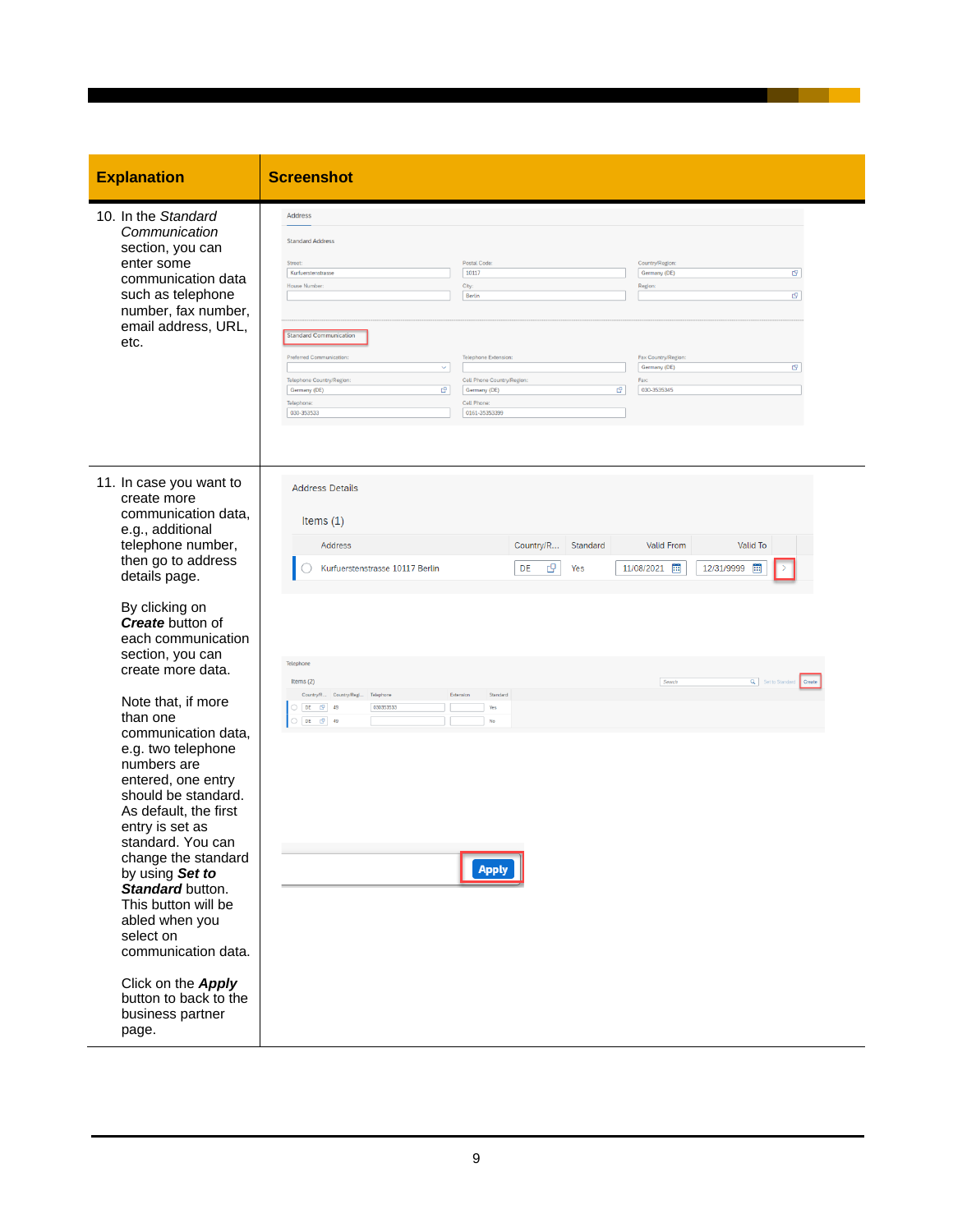| <b>Explanation</b>                                                                                                                                                                                                                                                 | <b>Screenshot</b>                                                                                                                                                                                                                                                                                                                                                                                                                                                                      |                                                    |              |
|--------------------------------------------------------------------------------------------------------------------------------------------------------------------------------------------------------------------------------------------------------------------|----------------------------------------------------------------------------------------------------------------------------------------------------------------------------------------------------------------------------------------------------------------------------------------------------------------------------------------------------------------------------------------------------------------------------------------------------------------------------------------|----------------------------------------------------|--------------|
| 12. In the Roles, click on<br>the <b>Create</b> button. A<br>new line will be<br>created.<br>In the dropdown list,<br>select Prospect<br>(BUP002).                                                                                                                 | Roles<br>Items $(1)$<br>Valid To<br>Business Partner Role*<br>Valid From<br>Prospect (BUP002)<br>11/03/2021 12/31/9999 1                                                                                                                                                                                                                                                                                                                                                               | Search                                             | Q Create     |
| 13. Go to Bank<br>Accounts and click<br>on the <b>Create</b><br>button. It navigates<br>to Bank Account<br>details page.<br>Select Bank<br>Country/Region:<br>Germany (DE).<br>Enter Bank Key<br>using F4 Help:<br><b>Commerzbank</b><br><b>Aktiengesellschaft</b> | $\leftarrow$ SAP<br>Bank Account v<br><b>Business Partner</b><br>New Bank Account<br><b>Bank Account</b><br><b>Bank Account</b><br>ID:*<br>Control Key:<br><b>IBAN:</b><br>0001<br>Bank Country/Region<br>Reference Details:<br><b>IBAN Valid From:</b><br>G)<br>Germany (DE)<br>÷<br>Bank Key:<br><b>Account Holder</b><br>Collection Authorization Indicator:<br>$\mathcal{C}$<br>Commerzbank Aktiengesellschaft (50080000)<br>$\Box$<br>Account Number:<br>Account Name:<br>1234567 | Valid From:<br>MM/dd/yyy<br>Valid To:<br>MMdd/yyyy | Propose IBAN |
| (50080000)<br>Enter a meaningful<br><b>Account Number.</b><br>In the upper right<br>corner click on the<br>Propose IBAN. This<br>calculates IBAN<br>automatically and<br>fills the IBAN data<br>based on the bank<br>data.<br>Click on the Apply<br>button.        | <b>Apply</b>                                                                                                                                                                                                                                                                                                                                                                                                                                                                           |                                                    |              |
| 14. Go to Tax Numbers<br>and click on the<br>Create button.<br><b>Select Tax</b><br>Category, e.g. DEO<br>and enter Tax<br>Number e.g.<br>DE123456789.                                                                                                             | <b>Tax Numbers</b><br>Items $(1)$<br>Tax Categ * Tax Number<br>DE0 C DE123456789                                                                                                                                                                                                                                                                                                                                                                                                       | Search                                             | $Q$ Create   |

- 11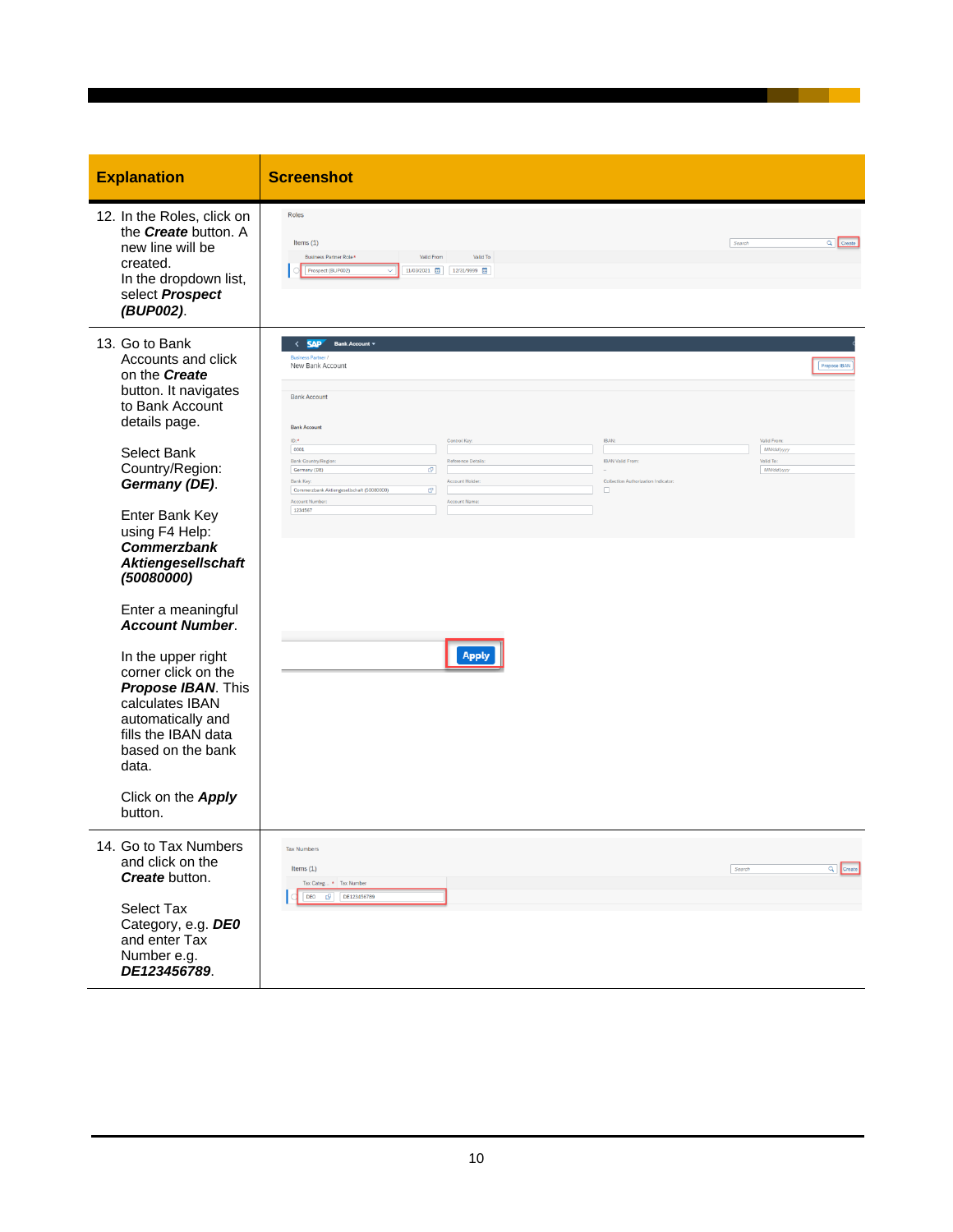| <b>Explanation</b>                                                                                                                                                                                                                                                                                                                                                                                                                       | <b>Screenshot</b>                                                                                                                                                                                                                                                                                                                                               |
|------------------------------------------------------------------------------------------------------------------------------------------------------------------------------------------------------------------------------------------------------------------------------------------------------------------------------------------------------------------------------------------------------------------------------------------|-----------------------------------------------------------------------------------------------------------------------------------------------------------------------------------------------------------------------------------------------------------------------------------------------------------------------------------------------------------------|
| 15. Go to Identification<br>Numbers and click<br>on the Create<br>button.                                                                                                                                                                                                                                                                                                                                                                | <b>Identification Numbers</b><br>Items $(1)$<br>Search<br>Q Create<br>ID Type*<br>Identification Number*<br>Responsible Institution<br>Valid From<br>Valid To<br>BUP001 C<br>123456789<br><b>DUNS</b><br>11/04/2021 12/31/9999 1                                                                                                                                |
| Select ID Type and<br>enter Identification<br>Number as well as<br>Responsible<br>Institution.                                                                                                                                                                                                                                                                                                                                           |                                                                                                                                                                                                                                                                                                                                                                 |
| ID Type: <b>BUP001</b>                                                                                                                                                                                                                                                                                                                                                                                                                   |                                                                                                                                                                                                                                                                                                                                                                 |
| Identification<br>Number: Any<br>number                                                                                                                                                                                                                                                                                                                                                                                                  |                                                                                                                                                                                                                                                                                                                                                                 |
| Responsible<br>Institution:<br><b>Name of institution</b>                                                                                                                                                                                                                                                                                                                                                                                |                                                                                                                                                                                                                                                                                                                                                                 |
| 16. Go to Industries and<br>click on the <b>Create</b><br>button.<br>Select Industry<br>System and Industry<br>using F4 Help.                                                                                                                                                                                                                                                                                                            | Industries<br>Items $(1)$<br>Search<br>$\alpha$ $\parallel$<br>Industry System* Industry*<br>Standard Industry<br>00000000010<br>$\sigma$ $\Box$<br>0001                                                                                                                                                                                                        |
| 17. To check data set,<br>click on the <b>Check</b><br>button in the upper<br>right corner.<br>If any data violates<br>the rule, a warning<br>or error message will<br>be displayed.<br>In this exercise, an<br>error message about<br>search terms will be<br>shown.<br>Close the message<br>box.<br>Note that the rule is<br>customer specific<br>defined. User can<br>define any other<br>rules in the Data<br>Quality<br>Management. | $Q$ $Q$<br><b>Duplicate Check</b><br>Check<br>Identification $\sim$<br>Industries<br>Check<br>∢<br>The search terms must not be equal.<br>Diagnosis<br>The search terms must not be equal.<br>Procedure<br>Please enter different values for Search Term 1 and Search<br>Term 2 to avoid storing redundant information.<br>Message no. MDQ_BP_DEMO001<br>Cancel |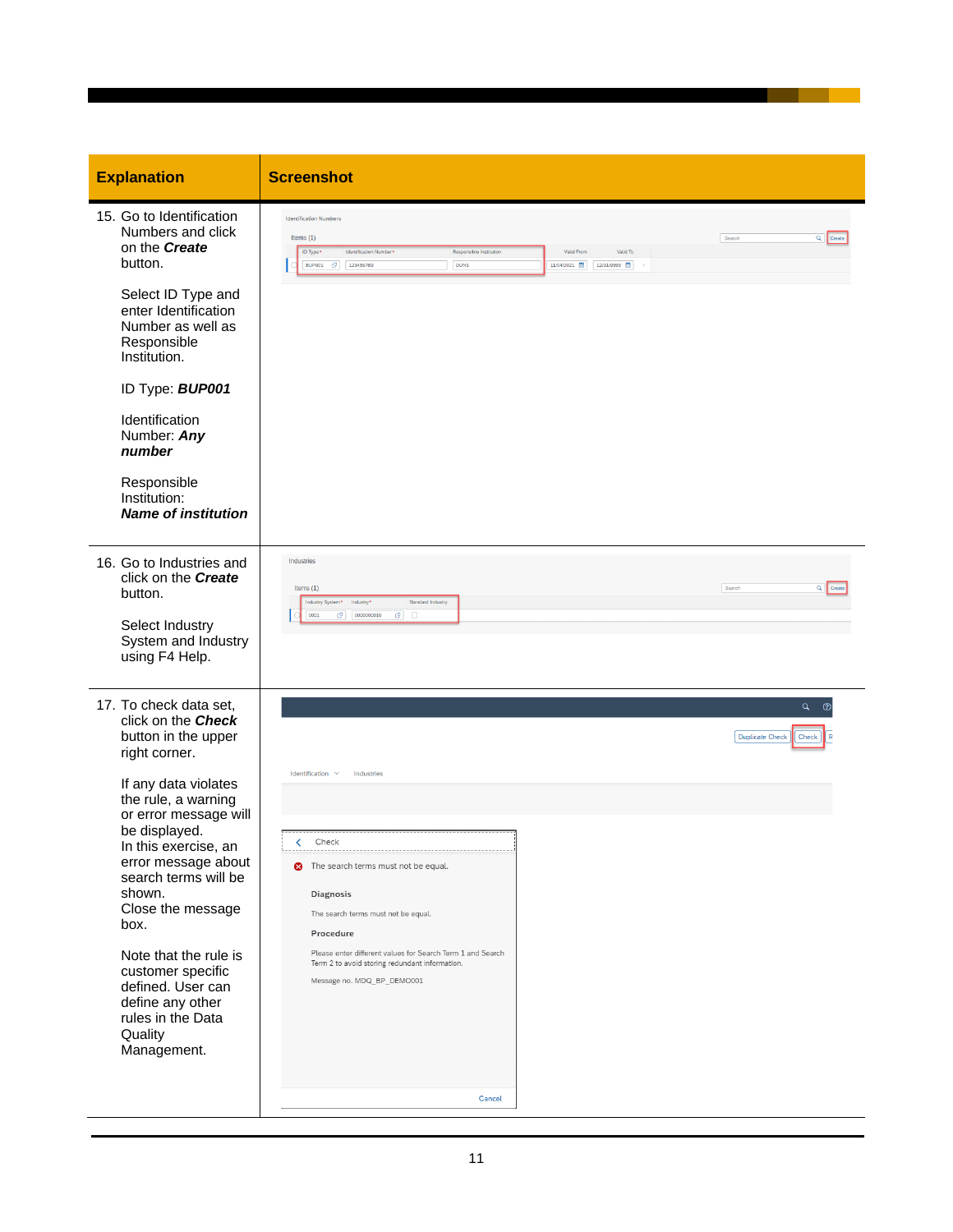| <b>Explanation</b>                                                                                                          | <b>Screenshot</b>                                                                                                                                                                                                            |
|-----------------------------------------------------------------------------------------------------------------------------|------------------------------------------------------------------------------------------------------------------------------------------------------------------------------------------------------------------------------|
| 18. Go to General<br>Information and<br>change Search                                                                       | <b>General Information</b>                                                                                                                                                                                                   |
| Term 1 and Search<br><b>Term 2.</b> so that the<br>search terms are not<br>equal.                                           | Search Term 1:<br><b>Business Partner:</b><br>AB<br>Search Term 2:<br>Grouping:<br><b>AB BERLIN</b><br>Internal Numbering for standard use (BP02)<br>$\checkmark$                                                            |
| You can also click<br>on <i>Check</i> button<br>again and check that<br>there is no other<br>error message.                 | Legal Form:<br>Title:<br>c9<br>Company (0003)<br>$\checkmark$<br>Organization Name 1:*<br><b>Legal Entity:</b><br><b>AB GmbH</b><br>$\checkmark$<br><b>Organization Name 2:</b>                                              |
| 19. On the bottom line,<br>click on the Save<br>and Submit. Your<br>request will be<br>saved and submitted<br>to approver.  |                                                                                                                                                                                                                              |
| Alternatively, you<br>can save by clicking<br>on Save button and<br>click on Submit<br>button on the upper<br>right corner. | <b>Save and Submit</b><br>Save<br>Cancel                                                                                                                                                                                     |
| 20. Your business<br>partner will be<br>saved, and you can<br>see the Request ID                                            | <b>SAP</b><br>k.<br><b>Business Partner v</b><br><b>AB GmbH</b>                                                                                                                                                              |
| in the Request<br>Information.                                                                                              | <b>Standard Address</b><br><b>Standard Communication</b><br>Grouping: Internal Numbering for standard use (BP02)<br>Business Partner Category: Organization (2)<br>A.<br>Kufuerstenstrasse 10117 Berlin DE<br>+49 030-353533 |
| Click on the SAP<br>logo to come back to<br>Home.                                                                           | ∣^H≉ <br><b>Request Information</b><br><b>General Information</b><br>Address $\sim$<br>Roles<br><b>Bank Accounts</b><br>Identification<br>Industries<br>$\sim$                                                               |
|                                                                                                                             | <b>Request Information</b><br>Request ID:<br>Description:<br>Request Template:<br>5045<br><b>Single Request</b><br>SAP: Single Request BuPa w/ Rework                                                                        |

**Contract Contract**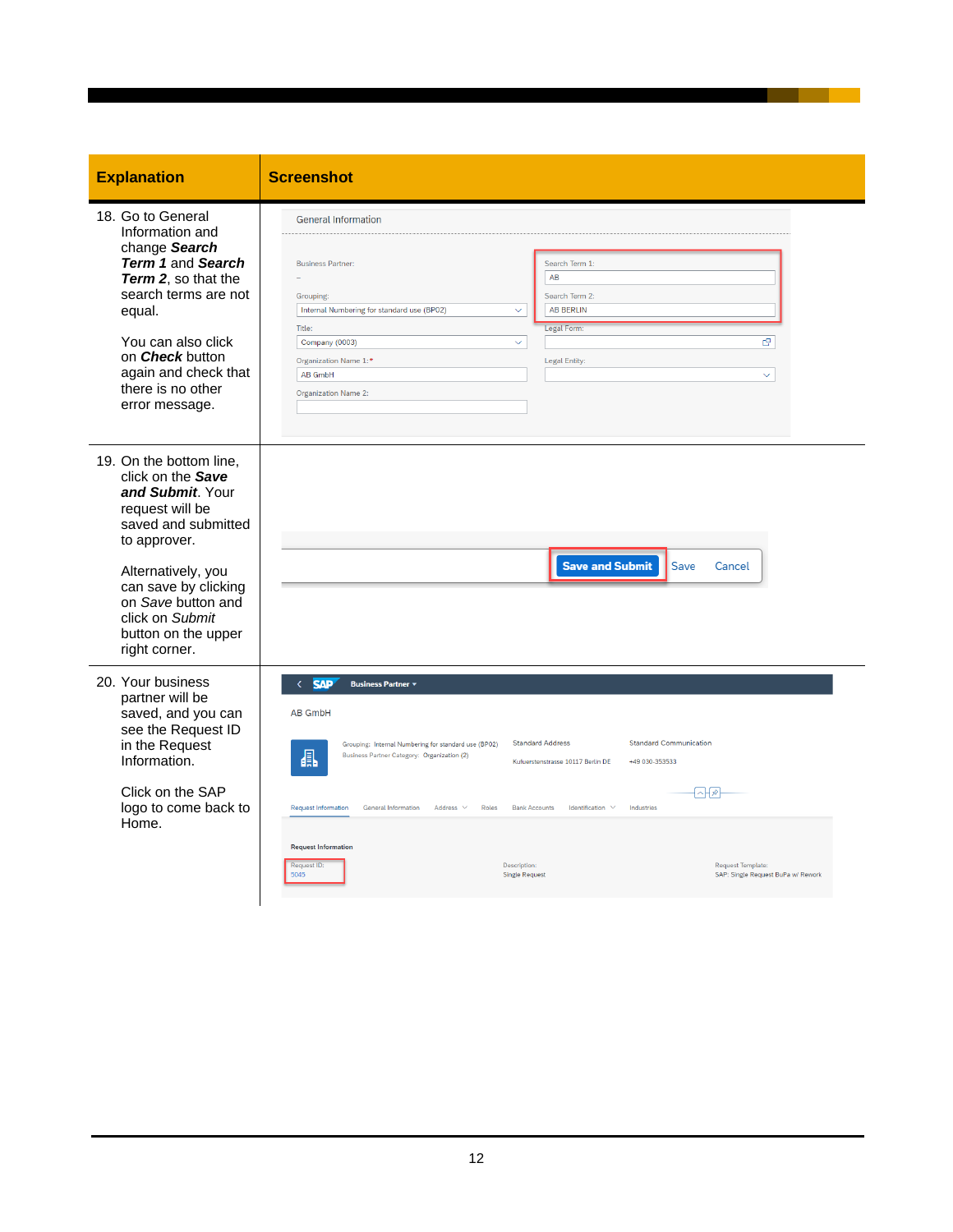#### <span id="page-12-0"></span>*Step 2: Approve Business Partner*

In the previous step, you submitted a request to create a business partner. In this exercise you play the approver role as well. Being also the approver, you will get a workflow task in your workflow inbox. You check your workflow inbox and approve the request.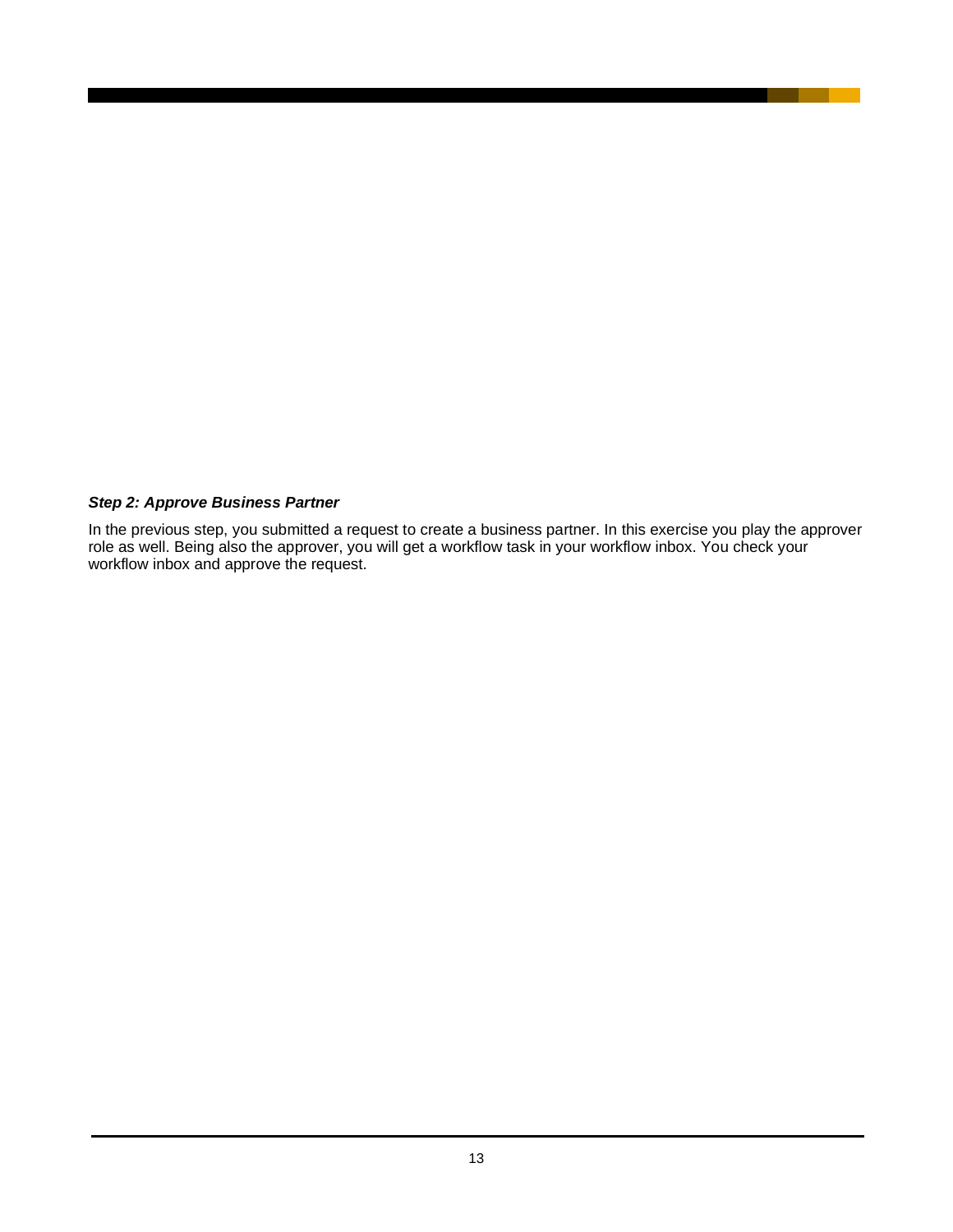| <b>Explanation</b>                                                                                                                                                                                                                                                                                                                                                                                                           | <b>Screenshot</b>                                                                                                                                                                                                                                                                                                                                                                                                                                                                                                                                                                                                   |
|------------------------------------------------------------------------------------------------------------------------------------------------------------------------------------------------------------------------------------------------------------------------------------------------------------------------------------------------------------------------------------------------------------------------------|---------------------------------------------------------------------------------------------------------------------------------------------------------------------------------------------------------------------------------------------------------------------------------------------------------------------------------------------------------------------------------------------------------------------------------------------------------------------------------------------------------------------------------------------------------------------------------------------------------------------|
| 1. Open the group<br><b>Central Governance</b><br>for Business Partner<br>(Trial) and click on<br>the Fiori tile My<br>Inbox.<br>You can see the<br>number of inbox<br>items.                                                                                                                                                                                                                                                | <b>SAP</b><br>Home v<br><b>Consolidation for Business Partners (Trial)</b><br><b>Central Governance for Business Partners (Trial)</b><br>Data Quality Management<br><b>Manage Business</b><br>My Inbox<br>Manage Gover-<br><b>Track Changes</b><br>Partners<br><b>Business Partners</b><br>nance Processes<br><b>Central Governance</b><br><b>Business Partners</b><br>$\geq 1$<br>இ<br>વિ<br>$\gg$                                                                                                                                                                                                                 |
| 2. Your request will be<br>displayed. Check your<br>data whether all data<br>set are correctly<br>displayed.<br>On the bottom line,<br>click on Approve<br>button to approve the<br>request.<br>After the request has<br>approved<br>successfully, your<br>working item will be<br>deleted.<br>Approver has also<br>options to reject the<br>request or send the<br>request back to the<br>requestor to revise<br>some data. | Reject<br>Send for Revision<br>Show Log<br>Claim<br>Approve                                                                                                                                                                                                                                                                                                                                                                                                                                                                                                                                                         |
| 3. You will get an email<br>notification. Please<br>check your email<br>inbox.<br>By clicking on the<br>request link, you will<br>navigate to the<br>process directly.                                                                                                                                                                                                                                                       | SAP MDG Request 5045 has been Approved<br><b>SAP MDG Cloud Notification</b><br>Dear  <br><b>Contract Contract</b><br>your request 5045 has been Approved.<br>You can access your request here:<br>https://ca2f2b1atrial.sap.mdg-trial.cloud.sap/sap/bc/ui5_ui5/ui2/ushell/shells/abap/FioriLaunchpad.html#GovProcessBusinessPartner-manage?MDChgProcessGoal=(<br>465880b1714d')<br>Note: This email notification has been sent automatically from SAP Master Data Governance, cloud edition. Please do not reply back, this is a technical user mail box.<br>SAP SE, Dietmar-Hopp-Allee 16, 69190 Walldorf, Germany |

a sa Ba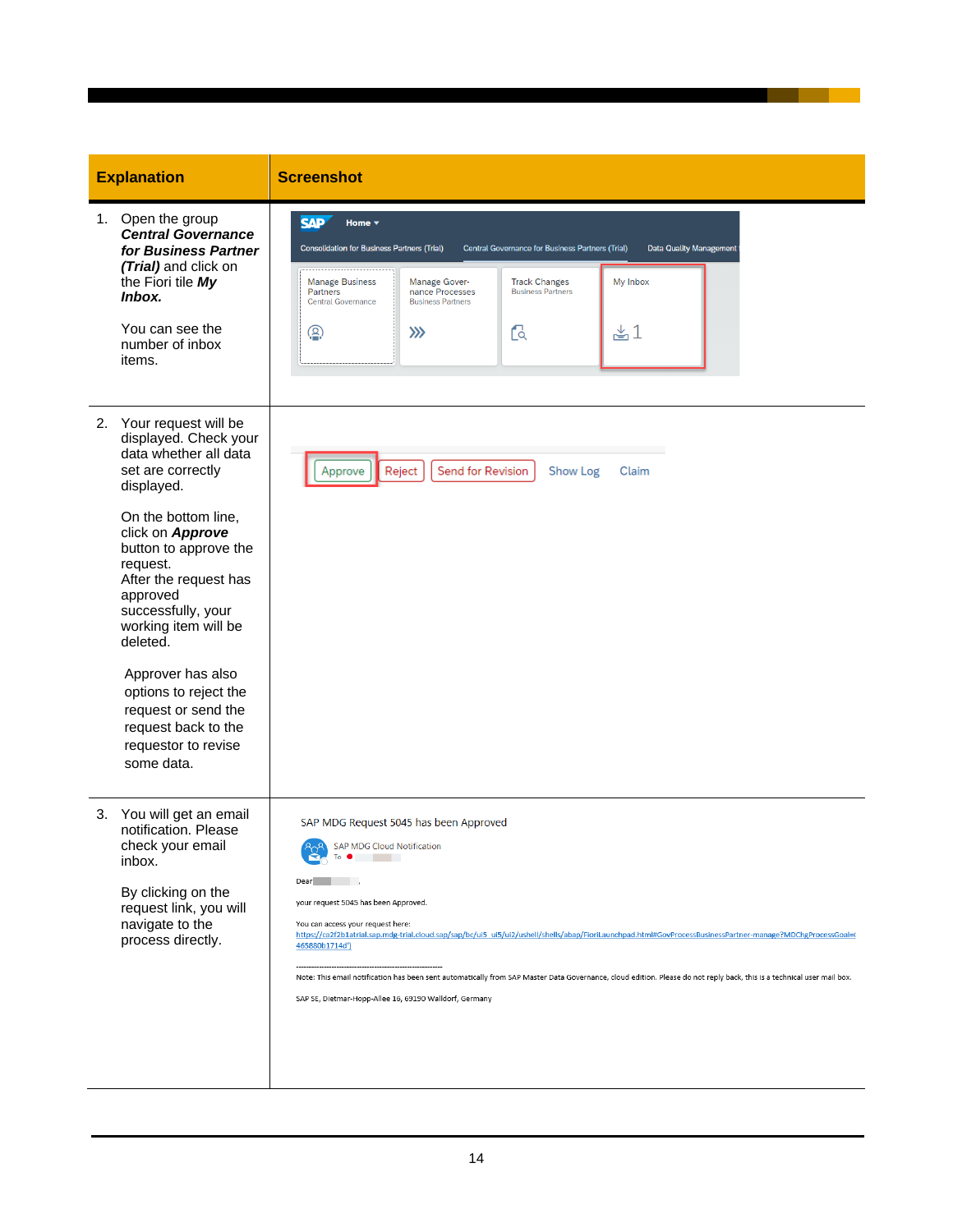### <span id="page-14-0"></span>*Step 3: Change Business Partner*

You search for your business partner that you created in the previous step and change this business partner. You create one additional address and add one industry section.

| <b>Explanation</b>                                                                                                                                                                                                                                                                                              | <b>Screenshot</b>                                                                                                                                                                                                                                                                                                                                                                                                                                                                                                                                                                                                                                                                                                                                                                                                                              |
|-----------------------------------------------------------------------------------------------------------------------------------------------------------------------------------------------------------------------------------------------------------------------------------------------------------------|------------------------------------------------------------------------------------------------------------------------------------------------------------------------------------------------------------------------------------------------------------------------------------------------------------------------------------------------------------------------------------------------------------------------------------------------------------------------------------------------------------------------------------------------------------------------------------------------------------------------------------------------------------------------------------------------------------------------------------------------------------------------------------------------------------------------------------------------|
| 1. Open the group<br><b>Central Governance</b><br>for Business Partner<br>(Trial) and click on the<br>Fiori tile Manage<br><b>Business Partners-</b><br><b>Central Governance</b>                                                                                                                               | <b>SAP</b><br>Home $\blacktriangledown$<br><b>Central Governance for Business Partners (Trial)</b><br>Data Quality Management for Business Partners (Trial)<br><b>Consolidation for Business Partners (Trial)</b><br>My Inbox<br>Manage Business<br>Manage Gover-<br><b>Track Changes</b><br>Partners<br>nance Processes<br><b>Business Partners</b><br>Central Governance<br><b>Business Partners</b><br>$\triangleq 0$<br>$\mathbb{C}$<br>இ<br>$\gg$<br>Data Quality Management for Business Partners (Trial)<br>Display Validation<br><b>Evaluation Results</b><br><b>Business Partners</b><br>Rules<br><b>Business Partners</b><br>6<br>陷<br>Errors, Today                                                                                                                                                                                 |
| 2. Search your business<br>partner that you<br>created in the previous<br>step. You can use<br>search field such as<br>free text field, name,<br>address, etc.<br>Search result shows<br>business partners. Find<br>your business partner<br>AB GmbH and click on<br>the $>$ icon to go into<br>single request. | <b>SAP</b><br>Manage Business Partners - Central Governance<br>$\langle$<br>Standard* $\vee$<br>Last Name/Name1:<br>First Name/Name2:<br><b>Editing Status:</b><br><b>Business Partner</b><br>Request ID:<br>Street<br>$\begin{tabular}{ c c c c } \hline $\times$ & $\mathbb{Q}$ & \quad $\mathbb{A}\mathbb{I}$ \\\hline \end{tabular}$<br>$\mathbb{C}^n$<br>AB<br>c<br><b>G</b><br>$\checkmark$<br>c<br>Postal Code:<br>Country/Region:<br><b>Business Partner Category</b><br>G,<br>G,<br>$\checkmark$<br><del>⊺</del> ∆⊢∦⊦<br>Business Partners (2)<br>Process<br>Create<br>Business Partner<br>City<br>Postal Code<br>Country/Region<br>Request ID<br>Street<br>AB GmbH<br>Π<br>Kufuerstenstrasse<br>Berlin<br>10117<br>Germany (DE)<br>1000041<br>ABC GmbH<br>$\Box$<br>Kurfürstenstrasse<br>Berlin<br>10117<br>Germany (DE)<br>SBP11028 |
| 3. Your business partner<br>will be displayed. Click<br><b>Edit</b> button in the<br>upper right corner.                                                                                                                                                                                                        | Гñ<br>Check<br><b>Related Apps</b><br>Edit                                                                                                                                                                                                                                                                                                                                                                                                                                                                                                                                                                                                                                                                                                                                                                                                     |
| 4. Go to Address Details<br>table and click on the<br><b>Create</b> button. It<br>navigates to address<br>details page.                                                                                                                                                                                         | Address Details<br>Q Set to Standa<br>Items (1)<br>Search<br>Address<br>Valid From<br>Valid To<br>Country/R Standard<br>Kurfuerstenstrasse 10117 Berlin<br>DE C Yes<br>11/08/2021 图 12/31/9999 图                                                                                                                                                                                                                                                                                                                                                                                                                                                                                                                                                                                                                                               |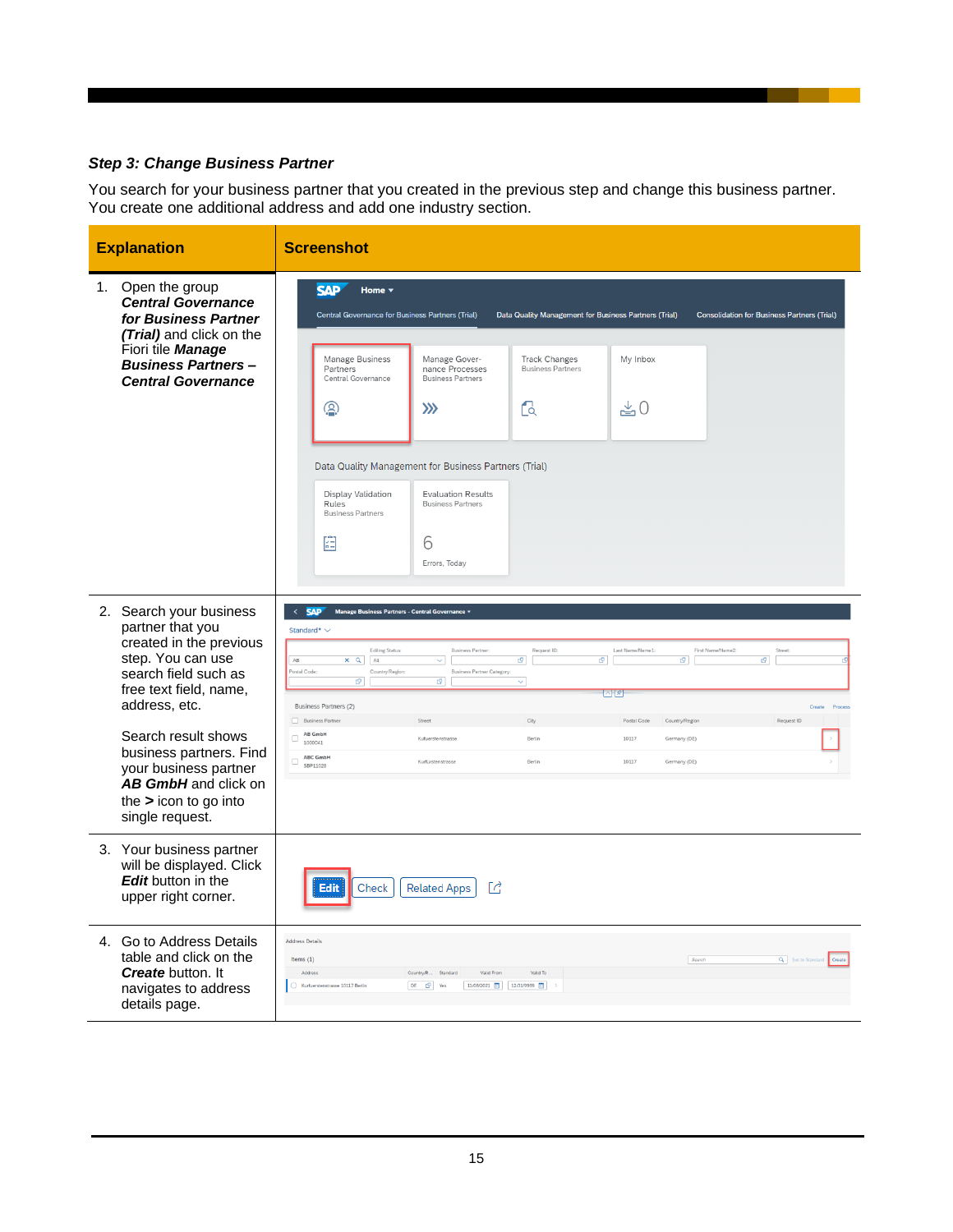#### **Explanation Screenshot**

5. Enter additional address data sud street, house nur postal code, city country/region.

> You can also ent communication d previous step.

Note that, when than one address are entered, one address should b standard. As defa the first address to standard. You change the stand address by using *to Standard* butt

6. Go to Industries. on the **Create** but and create one m industry.

> You can set one industry as stand Only one industry be set as standar each industry sys

7. Click on **Check** b in the upper right corner. If there is no issue, click on the **Save and Subm** button.

> Your change requ will be saved and to the approver.

8. Repeat *Step 2 Approve Business Partner* to approve the change request.

| ch as           | <b>SAP</b><br>Address v<br>$\left\langle \right\rangle$<br><b>Business Partner /</b> |
|-----------------|--------------------------------------------------------------------------------------|
| mber,<br>and    |                                                                                      |
|                 | Address<br>Contact Information $\sim$<br><b>Address Usages</b>                       |
| ter             |                                                                                      |
| data as         | Street:<br>City:                                                                     |
|                 | House Number:<br>Country/Region:                                                     |
| . pλ            | $\mathbb{C}\mathbb{P}$<br>Postal Code:                                               |
| У               | Region:<br>c                                                                         |
|                 |                                                                                      |
| more<br>ses     |                                                                                      |
| œ               |                                                                                      |
| ault,           |                                                                                      |
| is set<br>can   |                                                                                      |
| dard            |                                                                                      |
| J Set<br>ton.   |                                                                                      |
| Click           |                                                                                      |
| utton           | Industries                                                                           |
| nore            |                                                                                      |
|                 | Items (2)                                                                            |
| dard.           | Industry System*<br>Industry*<br>Standard Industry                                   |
| y can<br>rd for | c9<br>0000000 凸<br>0001<br>$\blacktriangledown$                                      |
| stem.           | $\mathbb{C}\mathbb{P}$<br>0001<br>$\Box$                                             |
|                 |                                                                                      |
| วutton          | $Q \odot$                                                                            |
|                 | Duplicate Check<br>Check<br> R                                                       |
| በO<br>е         |                                                                                      |
| ıit             | $\label{eq:1} \text{Identification }\simeq \text{I} \text{ndustries}$                |
|                 |                                                                                      |
| uest            |                                                                                      |
|                 |                                                                                      |
| d sent          |                                                                                      |
|                 | <b>Save and Submit</b><br>Save<br>Cancel                                             |